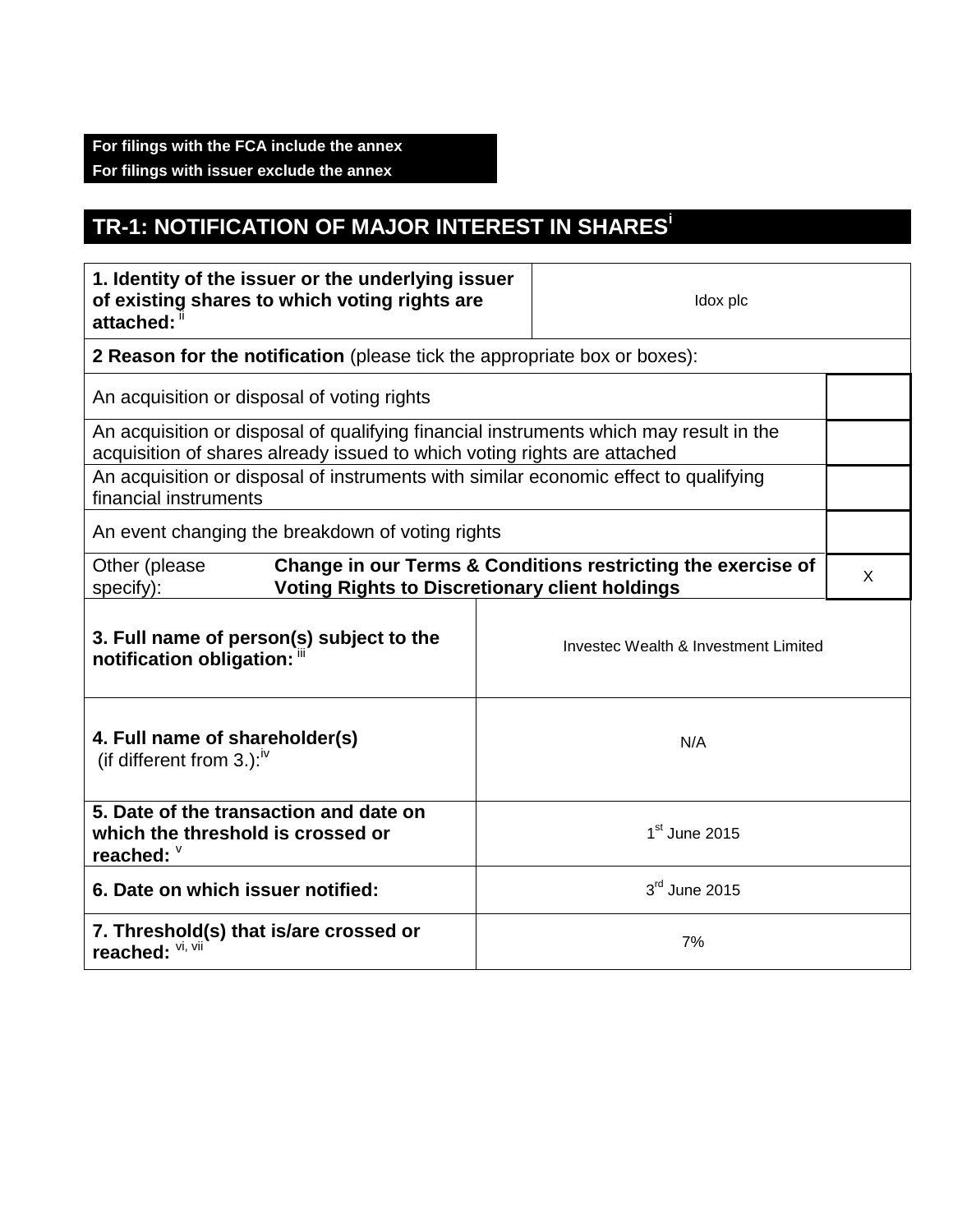| 8. Notified details:                                                             |                                                               |                                   |                                                      |                                 |                        |               |                 |
|----------------------------------------------------------------------------------|---------------------------------------------------------------|-----------------------------------|------------------------------------------------------|---------------------------------|------------------------|---------------|-----------------|
| A: Voting rights attached to shares Vili, ix                                     |                                                               |                                   |                                                      |                                 |                        |               |                 |
| Class/type of<br>shares                                                          | <b>Situation previous</b><br>to the triggering<br>transaction |                                   | Resulting situation after the triggering transaction |                                 |                        |               |                 |
| if possible using<br><b>Number</b><br><b>Number</b><br>the ISIN CODE<br>οf<br>Οf | <b>Number</b><br>of shares                                    | <b>Number of voting</b><br>rights |                                                      | % of voting rights <sup>x</sup> |                        |               |                 |
|                                                                                  | <b>Shares</b>                                                 | Voting<br><b>Rights</b>           | <b>Direct</b>                                        | Direct <sup>xi</sup>            | <b>Indirect</b><br>XII | <b>Direct</b> | <b>Indirect</b> |
| <b>Ordinary Shares</b><br>GB0002998192                                           | 32,963,683                                                    | 32,963,683                        | 25,835,656                                           | 25,835,656                      |                        | 7.26%         |                 |

| <b>B: Qualifying Financial Instruments</b>           |                                               |                                           |                                                                                                           |                       |  |
|------------------------------------------------------|-----------------------------------------------|-------------------------------------------|-----------------------------------------------------------------------------------------------------------|-----------------------|--|
| Resulting situation after the triggering transaction |                                               |                                           |                                                                                                           |                       |  |
| <b>Type of financial</b><br>instrument               | <b>Expiration</b><br>$date^{\overline{x}iii}$ | Exercise/<br><b>Conversion Period Xiv</b> | <b>Number of voting</b><br>rights that may be<br>acquired if the<br>instrument is<br>exercised/converted. | % of voting<br>rights |  |
|                                                      |                                               |                                           |                                                                                                           |                       |  |

**C: Financial Instruments with similar economic effect to Qualifying Financial Instruments** xv, xvi **Resulting situation after the triggering transaction Type of financial instrument Exercise price Expiration date** xvii **Exercise/ Conversion period** xviii **Number of voting rights instrument refers to** % of voting rights **xix**, **Nominal Delta**

| Total (A+B+C)                  |                             |  |  |
|--------------------------------|-----------------------------|--|--|
| <b>Number of voting rights</b> | Percentage of voting rights |  |  |
| 25,835,656                     | 7.26%                       |  |  |